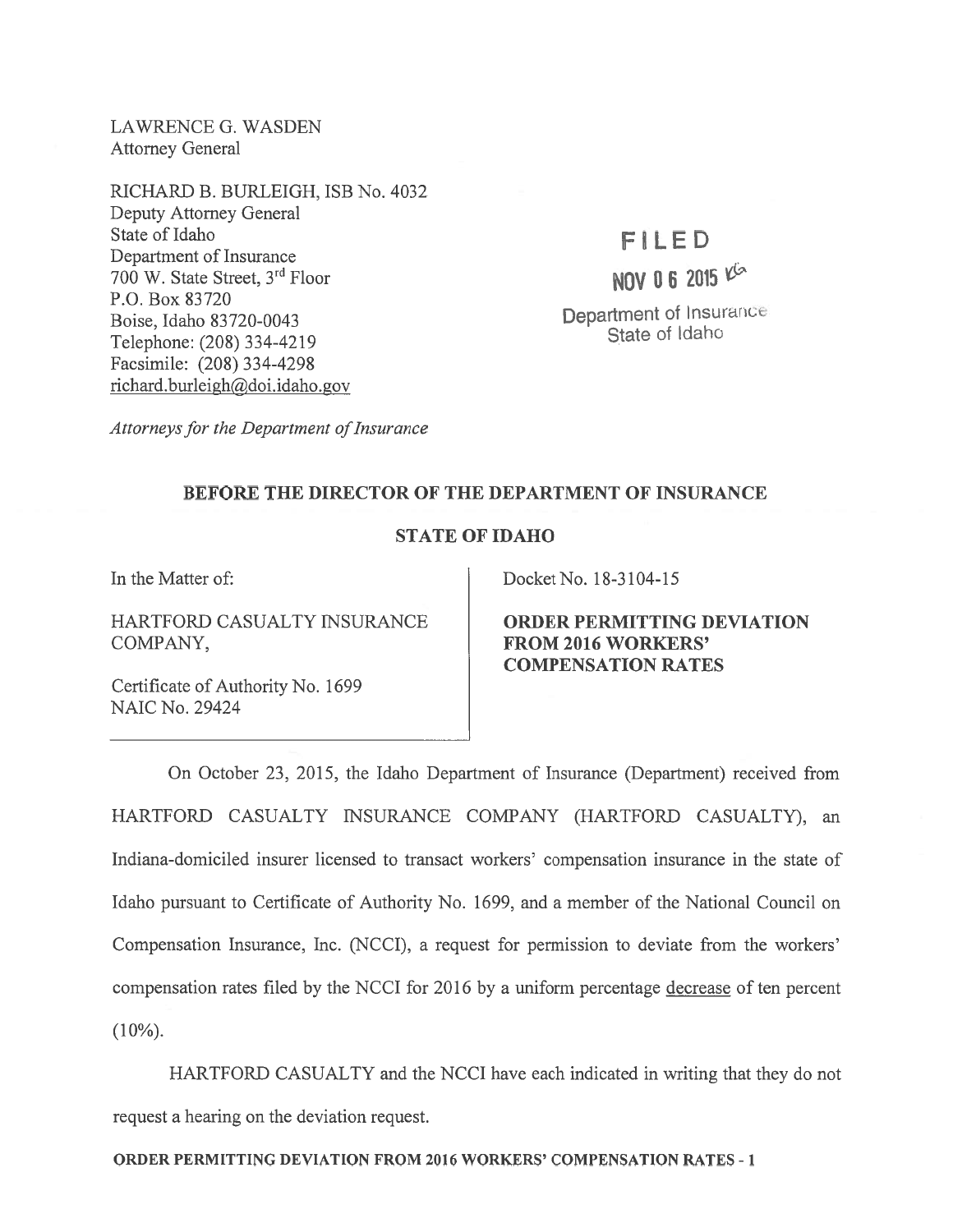The Department's Director (Director), having reviewed and being fully apprised of HARTFORD CASUALTY's reques<sup>t</sup> to deviate from the Idaho workers' compensation premium rates filed by the NCCI for 2016, and the requirements of Idaho Code § 41-1614, has determined that the requested rate deviation is justified.

NOW, THEREFORE, IT IS HEREBY ORDERED. pursuan<sup>t</sup> to Idaho Code § 41-1614, that HARTFORD CASUALTY's request to deviate by a uniform percentage decrease of ten percen<sup>t</sup> (10%) from the workers' compensation rates filed by the NCCI for 2016, exclusive of terrorism rates, is GRANTED. This deviation from the Idaho workers' compensation premium rates filed by the NCCI for 2016 shall take effect on January 1, 2016, and shall remain in effect for one year from that date unless terminated sooner with the approval of the Director. The Department's Director (Director), have<br>
"ORD CASUALTY's request to deviate from<br>
ed by the NCCI for 2016, and the requireme<br>
requested rate deviation is justified.<br>
NOW, THEREFORE, IT IS HEREBY OR<br>
RTFORD CASUALTY's re

STATE OF IDAHO DEPARTMENT OF INSURANCE

 $\mathcal L$ 

DEAN L. CAMERON Director